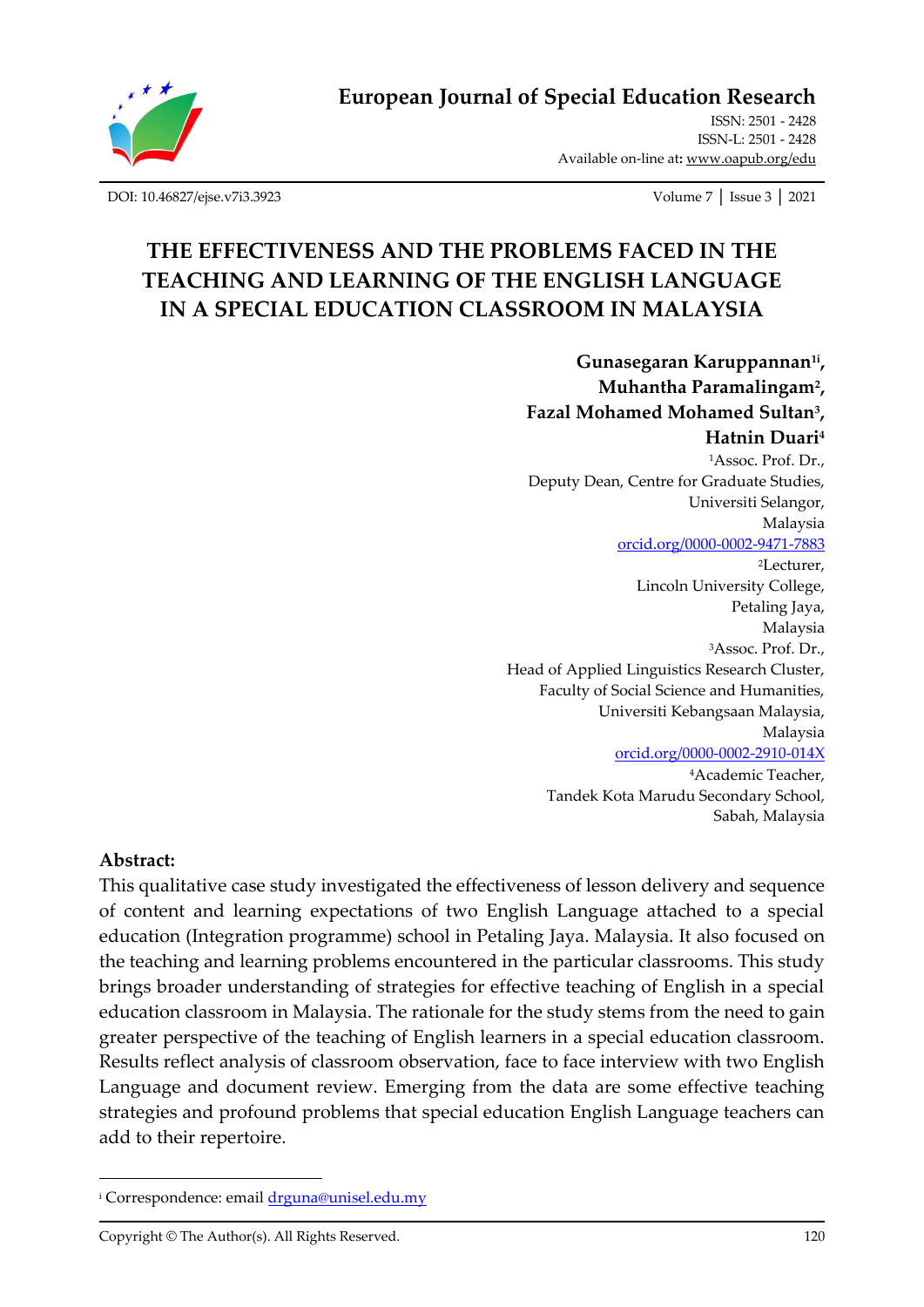**Keywords**: qualitative, expectations, strategies, classroom observation, interview

#### **1. Introduction**

In Malaysia, students with special education needs include students with visual impairment, hearing impairment, hearing impairment, speech difficulties, physical disabilities, multiple disabilities and learning disabilities such as autism, Down's Syndrome, attention deficit hyperactivity disorders and dyslexia (Gunasegaran et al., 2021). Special Education Integration Programme (SEIP) which is a mainstream school with specific classes dedicated to special education needs students.

The Kurikulum Standard Sekolah Rendah Pendidikan Khas, which is KSSR Special Education (Learning Disabilities) was constructed to be consistent with the National Education Philosophy, to fulfil individuals' needs, the teaching and learning processes in learning disabilities programme is designed to be flexible and aligned with the 1977 Special Education Regulations that stated "*teachers are able to modify the methods or the techniques of teaching and learning, time and structure for the activity, the subject and the teaching aids in order to achieve the objectives and goals of Special Education*" (Datu Masjidin & Gunasegaran, 2020). The degree of flexibility within the curriculum allows adaptation to the specific requirements of special education needs children.

Language and communication disorders are common among children with school and social learning problems. These children are called learning disabled, slow learners, learning handicapped or language disabled. Whatever the label, these children are of concern, partially because the ability to use language is so critical in acquiring academic skills (Ketheeswaran, 2021).

The English as a second language programme for Special Education is planned according to the ability and achievement of each individual. A syllabus is designed for the Special Education students with learning difficulties. The English Language Syllabus for the Special Education Programme aims to enable pupils to communicate orally and in writing in and out of school.

By the end of primary education, students should be able to achieve the following:

- 1) listen, imitate and understand simple spoken English,
- 2) speak and respond clearly in different situations,
- 3) read and understand simple messages, and
- 4) write simple information using simple language

#### **2. Statement of Problem**

English Language teachers in a special education classroom have greater responsibilities and demands as they have to decide on different instructional techniques in the form of accommodation where a reasonable adjustment needs to be made to teaching practices so that is more accessible to the pupils, or in the form modification of materials through changes and adaptations to make it simpler. The class population comprises of different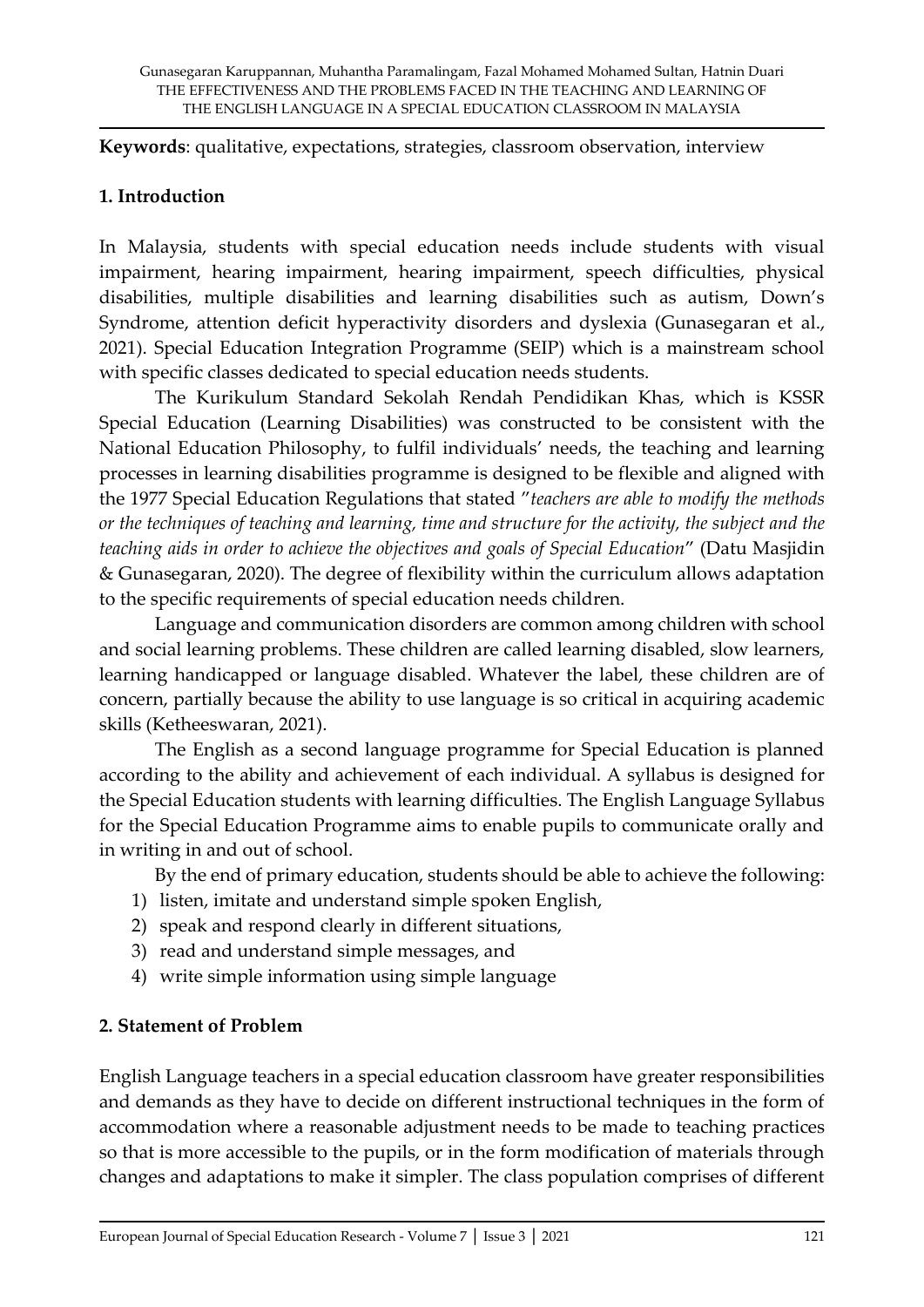types of learning difficulties and the need to cater for individual child would be a challenging task.

### **2.1 Objectives**

- 1) To identify the suitability of instructional materials used by the teacher.
- 2) To identify the instructional strategies used by the teacher.
- 3) To identify the teaching and learning problems encountered in the classroom.

### **3. Literature Review**

Language is a code that we learn to use in order to communicate ideas and express our wants and needs. Reading, writing, speaking and some gesture systems are all forms of language as described by the American-Speech- Language- Hearing Association (ASHA), (1991). English language subject focusses on encompasses skills such as: listening, repeating and understanding simple spoken language, speaking and responding appropriately according to situations, to read and understand simple messages, to write down given information in simple sentences; and to use language skills in daily life.

The teaching module based on the Special Education Curriculum KSSR (2003), helps teachers implement effective and efficient teaching. Teachers have the flexibility to change , improvise or built more effective teaching plans in accordance with the needs of the pupils. Active involvement of the pupils would help increase pupils' performance. In implementing teaching and learning English Language, teachers are able to diversify approaches in order to attain the objectives of the Teaching and Learning Standard stated in the curriculum.

Virginia Collier's Conceptual Model for Acquiring a Second Language (1995) helps explain the complex interacting factors that pupils experience when acquiring a second language. The Model has four major components: sociocultural, linguistic, academic and cognitive process.

Sometimes characteristics of typical English Language learners look similar to the learning difficulties experienced by students with special education needs . It is necessary to gain more information and go through a systematic and focused process to determine the root of each pupils' difficulties, and the most appropriate and effective method to address his or her needs.

Pupils' difficulties in learning languages explained through a Special Education lens as stated by Hamayan, are:

- 1) Difficulty in reading and spelling words- memory problems; phonological processing deficits; difficulties reading at the word-level ( i.e. dyslexia);
- 2) Difficulty in comprehending text- language processing problems, sequencing problems, memory problems;
- 3) Poor writing skills- processing problems, memory problems, fine motor skills, slow processing speed, difficulty developing language skills;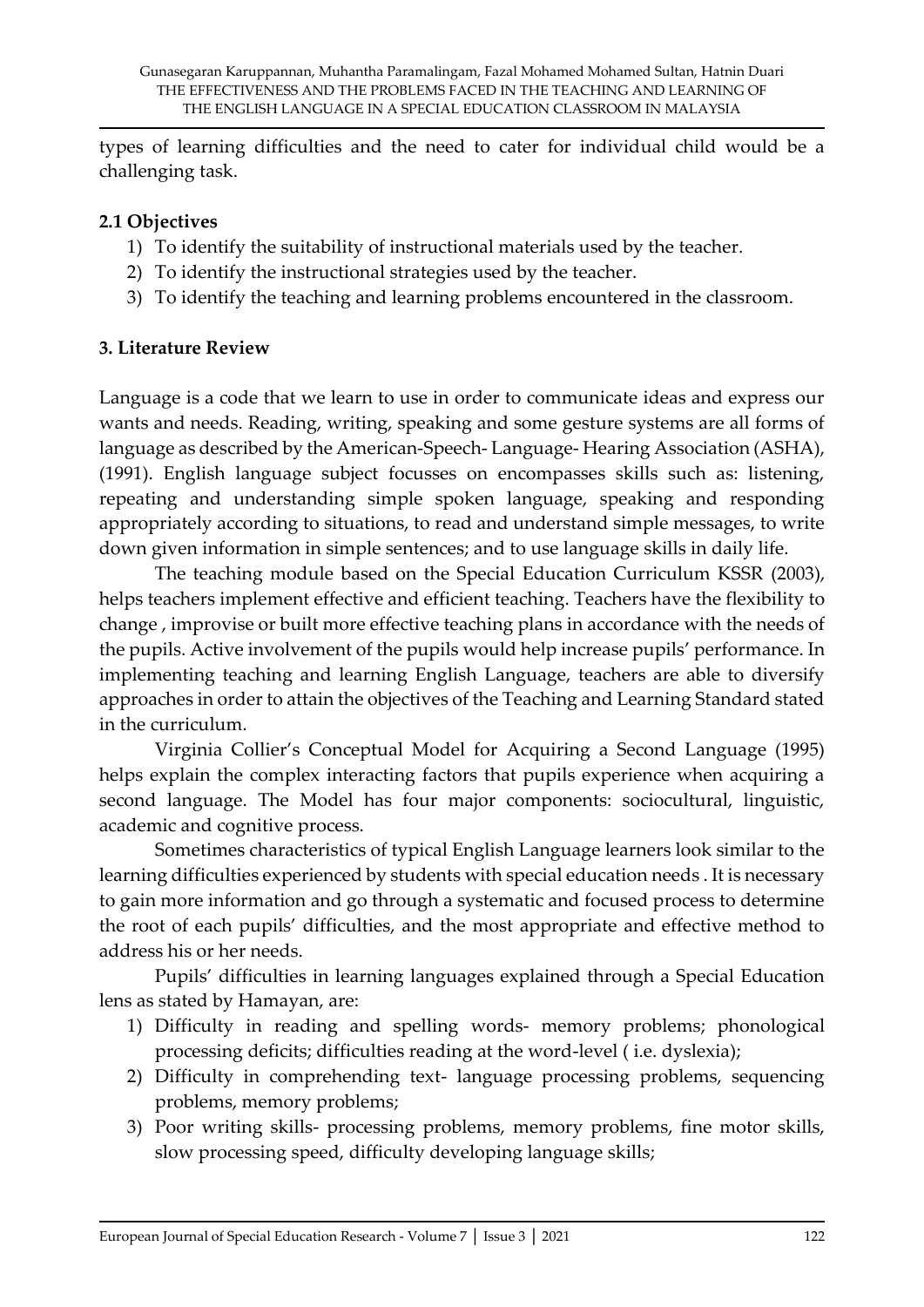- 4) Easily distracted-auditory processing difficulty, attention problems, including ADHD, processing speed difficulty;
- 5) Unable to remember information taught- memory problem, language processing problem;
- 6) Adds, deletes or replaces words, paraphrases when speaking- memory or oral language processing difficulties, word finding difficulties.

# **4. Methodology**

The methodology here presents the profile of the class involved in this qualitative case study; the interview carried out with the teachers; observation of the teaching and learning of the English Language Year 4 class.

The research site was at Taman Medan Secondary School in Petaling Jaya, Malaysia. There is a special education integration program in this school. It has a student population of 94. The ethnic composition of the students are: 88 Malays and 6 Indians. There is a total of 9 classes of Level 1 and 2 with a teaching staff of 6. Three of them are English Language teachers with relevant qualifications.

### **4.1 Procedures of Data Collection**

Data was collected through observation, and interviews with two English Language teachers. Interviews were carried out prior to the classroom observation. Interviews followed a semi- structured format that provided a conversational tone but stayed focused on the research questions. The classroom observation provided descriptive data.

# **4.2 Observation Protocol**

Teacher's instructions to the students were focused. Pupils' responses were noted to analyse student behavior and learning. In addition to the teachers' instructions, notice was also made of the instructional materials used.

# **4.3 Interview Protocol**

The interview protocol was constructed with 10 questions. The questions were designed to learn about the teaching strategies and the common problems they encounter in the teaching and learning of the English Language. Open ended questions that allowed the teachers to elaborate on the strategies and the problems they encounter.

# **4.4 Document Review**

The Special Education Curriculum for Learning Disabilities English Language Year 4, Syllabus for Year 4 and Scheme of Work for Year 4 was used.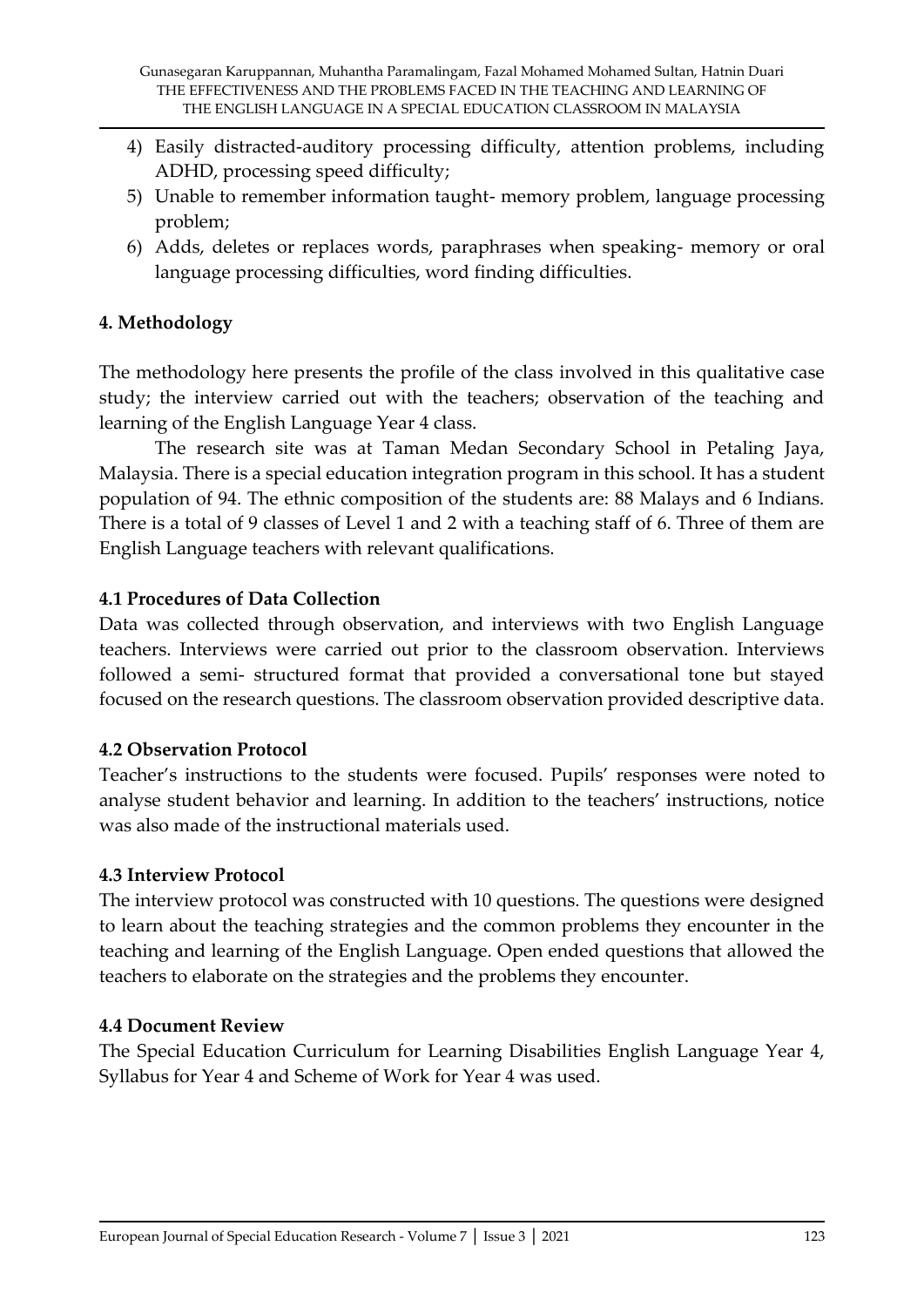### **5. Analysis of Data**

The Year 4 class had 11 pupils of varying disabilities out of which 8 were boys and 3 girls. 5 boys and 1 girl have low Intelligent Quotient, 1 boy with dyslexia, 1 girl with autism, 1 boy with ADHD, 1 boy with learning problem and another as slow learner and 1 girl with physical disability.

The lesson was a 60 minute follow- up lesson on the topic "Tame and Wild Animals". The content Standard is to recognize animals and the learning Standard is to be able to name and differentiate tame animals from wild animals. Five types of wild animals and five type of tame animals were used. The success criteria set for the lesson was the use of pictures to say the names of the animals. The main activity for the lesson was oral drilling where the pupils say after the teacher the names of five tame and five wild animals. Pupils were asked to name the animals as a Look and Say exercise, and group them according to tame and wild categories. Colourful picture cards were used for the activity which led to a matching activity in a form of a game where the pupils match pictures of animals with words and finally categorize. This was consolidation activity. Peer coaching by a pupil was evident. The problems faced by the teacher is the poor memory skill of the pupils. The needs to initiate the pupils through a recall code that is by certain gestures that can trigger the memory of pupils. The teacher needs about two to three weeks to complete a topic due to the poor memory skill of most pupils in the class, absenteeism of pupils contributes to this problem of poor memory as the pupils are unable to follow the lesson consistently. In addition, bilingual instructions from English to Bahasa Melayu has to be used for understanding and active participation of pupils. The pupils tend to remain silent and not focused if no translation is done by the teacher. Generally, the pupils answer in Bahasa Melayu for the questions asked in English due to poor memory skill. the pupils appear to be silent during the reading skill .

#### **6. Conclusion**

The instructional materials used for the lesson was appropriate. The teacher has selected pictures that depict the actual colours of the tame and wild animals. The word cards were clear, and pupils could have read the words well if not for poor word recognition. A poster on animals in the lesson classroom was able to capture the attention of the pupils. The teacher had adapted and accommodated materials well.

The teacher initiates the pupils in assisting them to recall the previous lessons on the topic. The Look and Say strategy is apt for the students to recall . The oral drilling as the pupils repetitively say after the teacher can enhance the pupils' memory skill. Matching of words with picture leads to spelling and writing. Playing games related to the topic is an effective reinforcement for the topic. Categorizing the wild and tame animals is to develop the processing skill.

The teacher has 28 years of teaching experience. The teacher allows the students to work at their own pace and repeats the topic for the week. The pupils use of Bahasa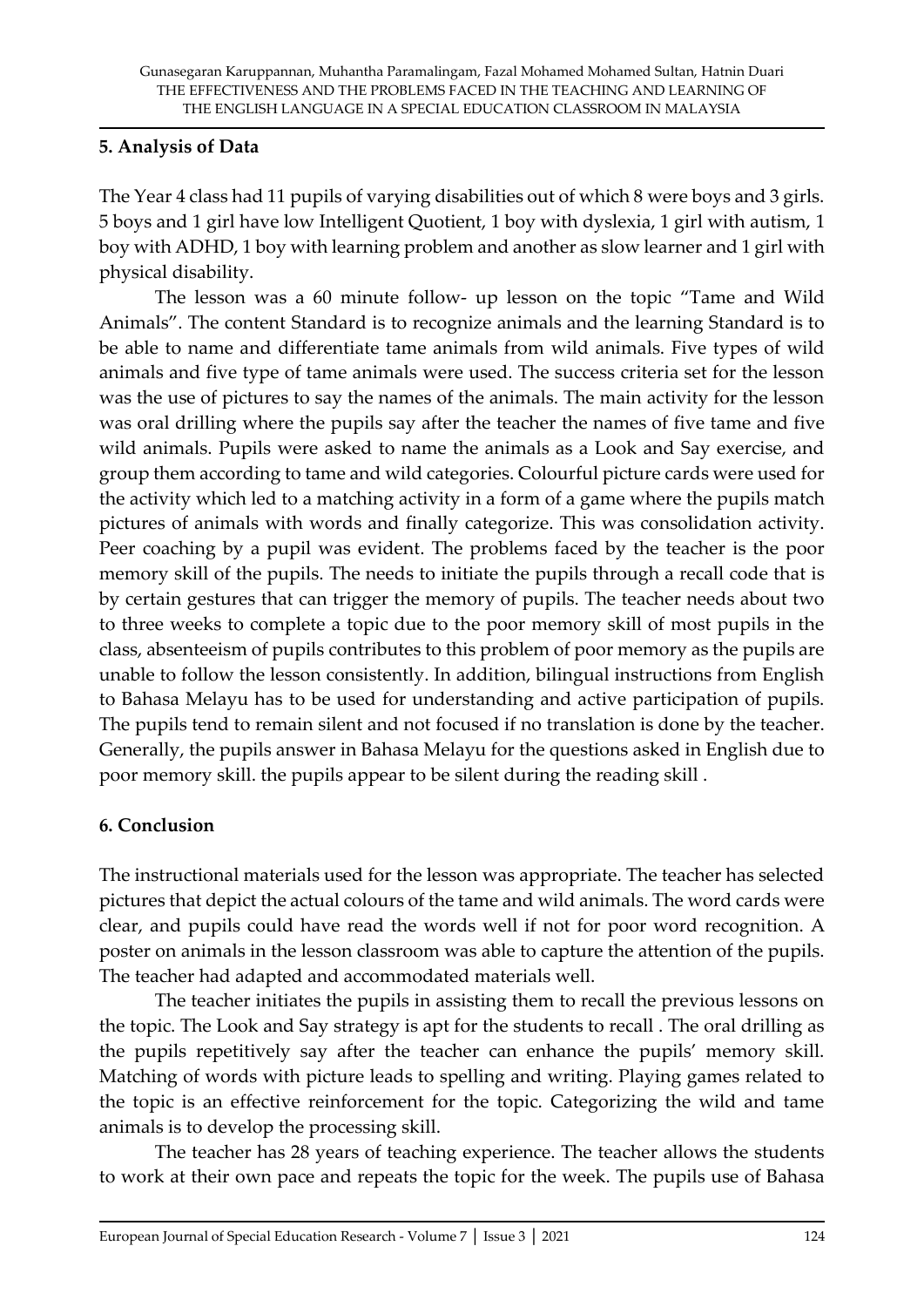Melayu is due to the environment the pupils come from. Patience is the key word as the teacher says. The teacher adapts and simplifies workbooks and materials in the textbook specifically the class. The pupils enjoy the games carried out in the class and it makes active participation of the pupils.

#### **Conflict of Interest Statement**

The authors declare no conflicts of interests.

#### **About the Authors**

**Gunasegaran Karuppannan** is an Associate Professor at Universiti Selangor (UNISEL) situated in Malaysia. Currently he holds the post as Deputy Dean in Centre for Graduate Studies office. He received his Bachelor Degree (Hons in Genetics) from Universiti Kebangsaan Malaysia (UKM), then he continued his study at University Malaya to get his Masters degree in Educational Management. Finally, he received his PhD from Universiti Putra Malaysia (UPM) in 2004 on Educational Administration focussing on Special Education. His major research interests are the area of Special Education. He is an active researcher who has participated in various international conferences as conference chairperson, keynote speaker or normal presenter and has published articles in a number of journals. Associate Professor Dr Gunasegaran Karuppannan is also the Associate Secretary for Malaysia in the Asia Pacific School Psychology Association. Also, member in Malaysian School Psychology Association and in Malaysian Psychology Association. Through-out his career, he had involved either as leader or member in a few research projects mainly focussing on special education. He has also written two books on special education.

**Fazal Mohamed Mohamed Sultan** is an Associate Professor at Universiti Kebangsaan Malaysia (UKM), situated in Malaysia. First, he received his Bachelor Degree (Hons) from California State University, Fresno, USA, then he continued his study at the University of Delaware, Newark, USA, to get his Masters degree in Formal Linguistics. Finally, he received his PhD from Universiti Kebangsaan Malaysia (UKM) in 2006 on Linguistics, focussing on Malay Linguistics. He is a linguistics lecturer in the Linguistics Program at the Research Center for Language and Linguistics at UKM for 14 years. He had been the Head of the Linguistics Program. Currently, he holds the post as Head of Applied Linguistics Research Cluster at the Research Center for Language and Linguistics, Faculty of Social Science and Humanities. His primary research interests are the area of syntax, GIS, Orang Asli education and language. He is an active researcher who has participated in various international conferences as conference chairperson, keynote speaker or regular presenter and has published articles in several journals.

**Dr. Muhantha Paramalingam** graduated from University of Strathclyde, Glasgow, Scotland with a B.A. Hons (TESOL) degree. She obtained her Masters in ESL (MESL) degree in 2002 from University of Malaya (UM). In 2019, she graduated from University of Selangor (UNISEL) with a Doctorate in Education (EdD). In addition, she posseses basic and specialist professional qualifications in TESL from Maktab Perguruan Raja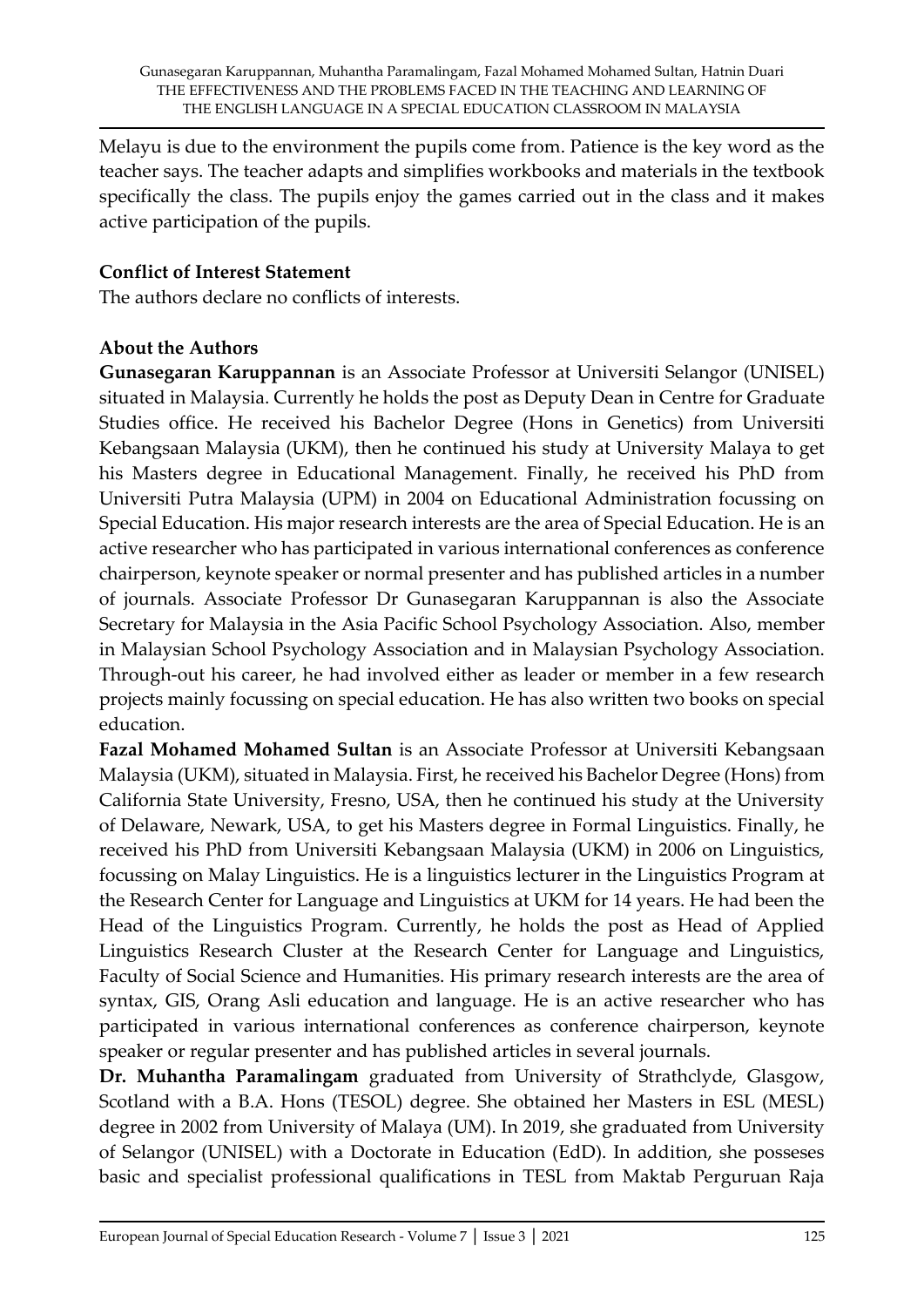Melewar, Seremban and Maktab Perguruan Lembah Pantai, Kuala Lumpur , respectively. Dr Muhantha has served as an English Language teacher in both primary and secondary schools under the Ministry of Education before her compulsory retirement in 2019, she was a MUET; and Literature in English.

**Dr. Hatnin B. Duari** obtained his B.Edu. in Malay Studies from Universiti Malaya (UM) in 1999, graduated M.A in Education Management from Universiti Selangor (UNISEL) in 2008, and Ed.D from Universiti Selangor (UNISEL) in 2018. He is a Part -Time Tutor of the Department of Education, Pengajian Jarak Jauh (PJJ) Universiti Putra Malaysia (UPM) for 10 years. He used to be the Jurulatih Utama (JU) of the Kota Marudu Sabah District Action Research. Currently, he is the Head of the Form 6 Pengajian Am Unit at SMK Tandek Kota Marudu Sabah. Her research interests are focused on Teaching and Learning in schools. Dr. Hatnin is currently a member of the Malaysian Psychological Association (PSIMA).

### **References**

- American Speech-Language-Hearing Association. (1991). State Speech- Language Pathology and Audiology Regulatory Agencies.
- Collier, V. F. (1995). Acquiring a Second Language for school: Directions in Language and Education. *National Clearinghouse for Bilingual Education*, Vol 1 (4), 4-16. <https://eric.ed.gov/?id=ED394301>
- Cummins P. (1994). Knowledge, power and identity in teaching English as a second language. In F. Genesee (Ed), "Educating the whole community" (pp-103-25). Cambridge, England: Cambridge University Press. <http://esl.fis.edu/teachers/support/cummin.htm>
- Datu Masjidin Datu Moksan & Gunasegaran Karuppannan (2020). Inclusive Programmes in Malaysia: Mainstream School Teachers' Acceptance Towards Special Education Students.
- International Journal of Humanities and Education Research. Volume 2, Issue 2, 2020 (Page 1 – 8).<http://www.humanitiesjournal.net/article/view/22/2-2-16>
- Dokumen Standard Kurikulum dan Pentaksiran Bahasa Inggeris: Masalah Pembelajaran Tahun Empat. Kementerian Pendidikan Malaysia, 2013.
- Gunasegaran Karuppannan, Angela Chan Nguk Fong, Fazal Muhamad and Datu Masjidin Moksan (2021). Awareness of Tourette Syndrome in Malaysia. European Journal of Humanities and Social Sciences. Volume 1 No (4). Page 29 – 32. <https://doi.org/10.24018/ejsocial.2021.1.4.91>
- Hamayan, E., Marler. Sanchoz, C, and Darmino, J. Special Education Considerations for English Language learners: Delivering a Continuum of Services, Calson Publishing, 2003.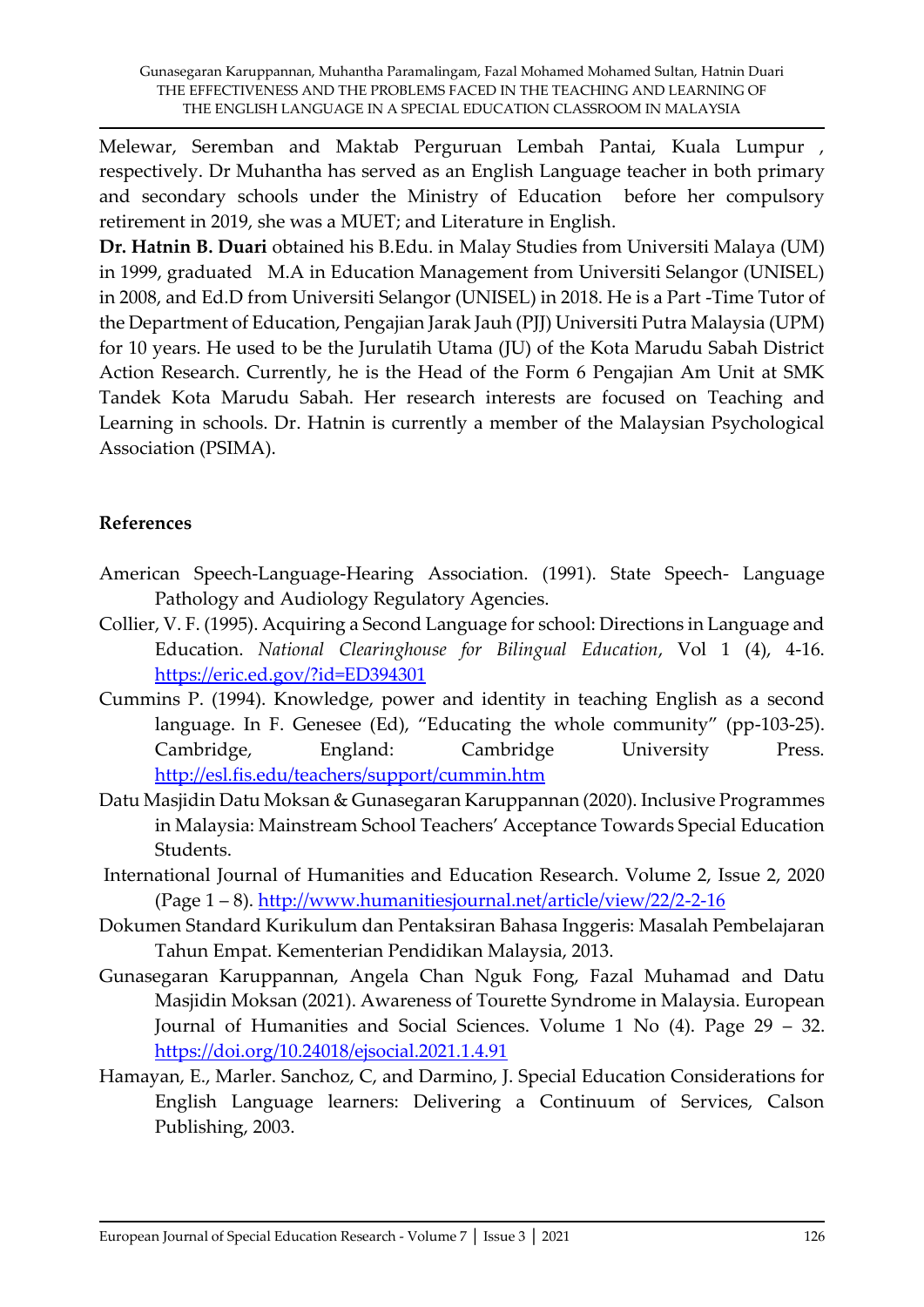- Ketheeswaran K. (2021). Supporting The Special Education Unit System in Promoting Inclusive Education. European Journal of Special Education Research. Vol 7 (3). Page 17-34. DOI: 10.46827/ejse.v7i3.3869
- Lay Wah Lee & Hui Min Low. (2014). The evolution of special education in Malaysia. Nasen British Journal of Special Education. 41(1). pp 55.
- Sufean Hussin, Quek Ai Hwa, & Loh Sau Cheong (2012). Policy into Practice: The Challenge for Special Education in Malaysia University of Malaya, Kuala Lumpur.
- Sukbunpant, S., Arthur-Kelly, M., & Dempsey, I. (2013). Thai preschool teachers' views about inclusive education for young children with disabilities. International Journal of Inclusive Education, 17(10), 1106-1118
- Watson, N., Roulstone, A., & Thomas, C. (Eds.). (2013). Routledge handbook of disability studies. London: Routledge.
- Wood, S. J., Murdock, J. Y., & Cronin, M. E. (2002). Self-Monitoring and At-Risk Middle School Students: Academic Performance Improves, Maintains, and Generalizes. Behavior Modification, 26(5), 605-626.